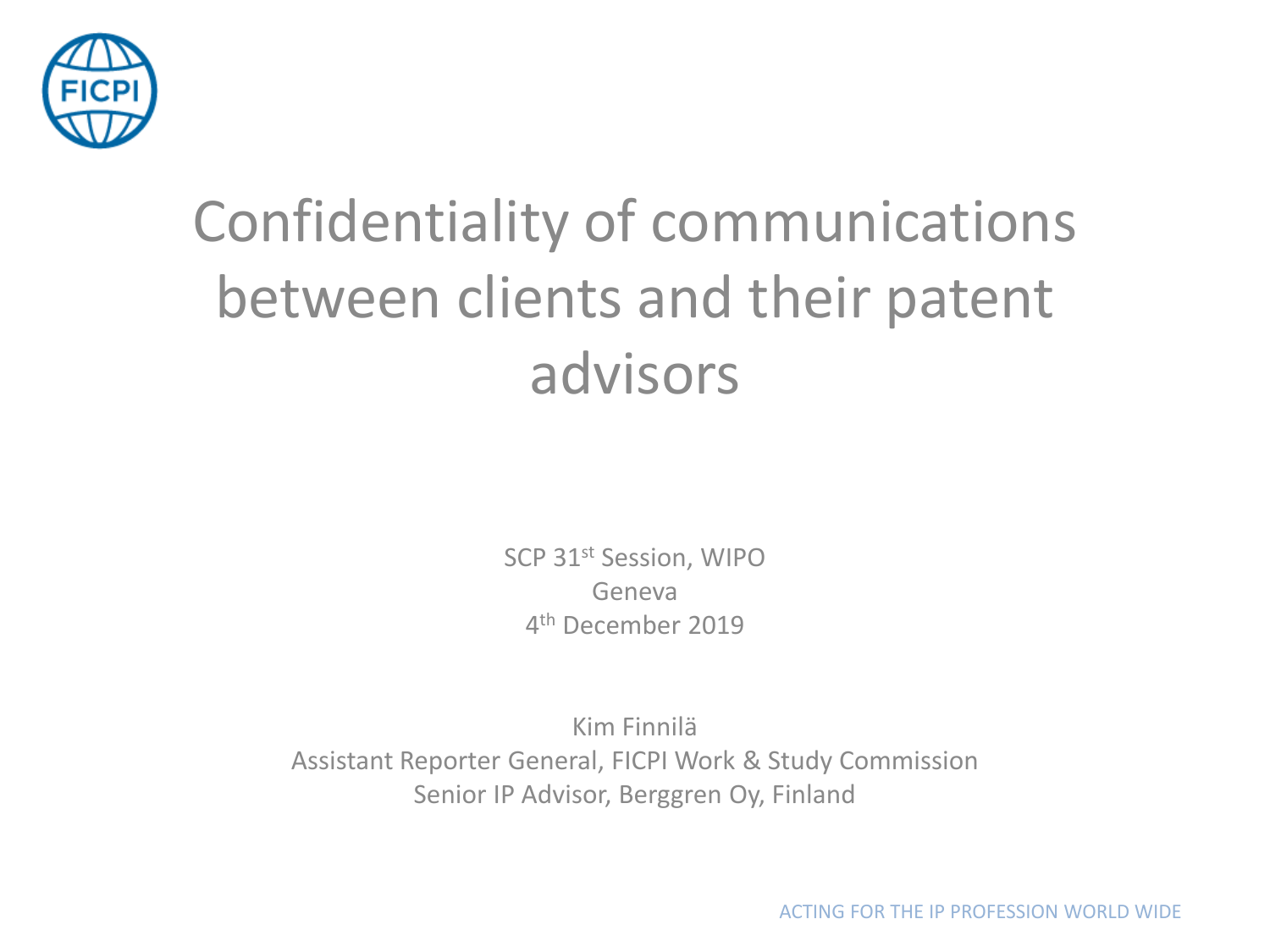

#### Work in progress

- Joint Proposal AIPLA/AIPPI/FICPI Colloquium on Privilege, June 2013
	- FICPI Resolution
- SCP/25/4 COMPILATION OF COURT CASES WITH RESPECT TO CLIENT-PATENT ADVISOR PRIVILEGE , November 15, 2016
- SCP/29/5 CONFIDENTIALITY OF COMMUNICATIONS BETWEEN CLIENTS AND THEIR PATENT ADVISORS: COMPILATION OF LAWS, PRACTICES AND OTHER INFORMATION, November 15, 2018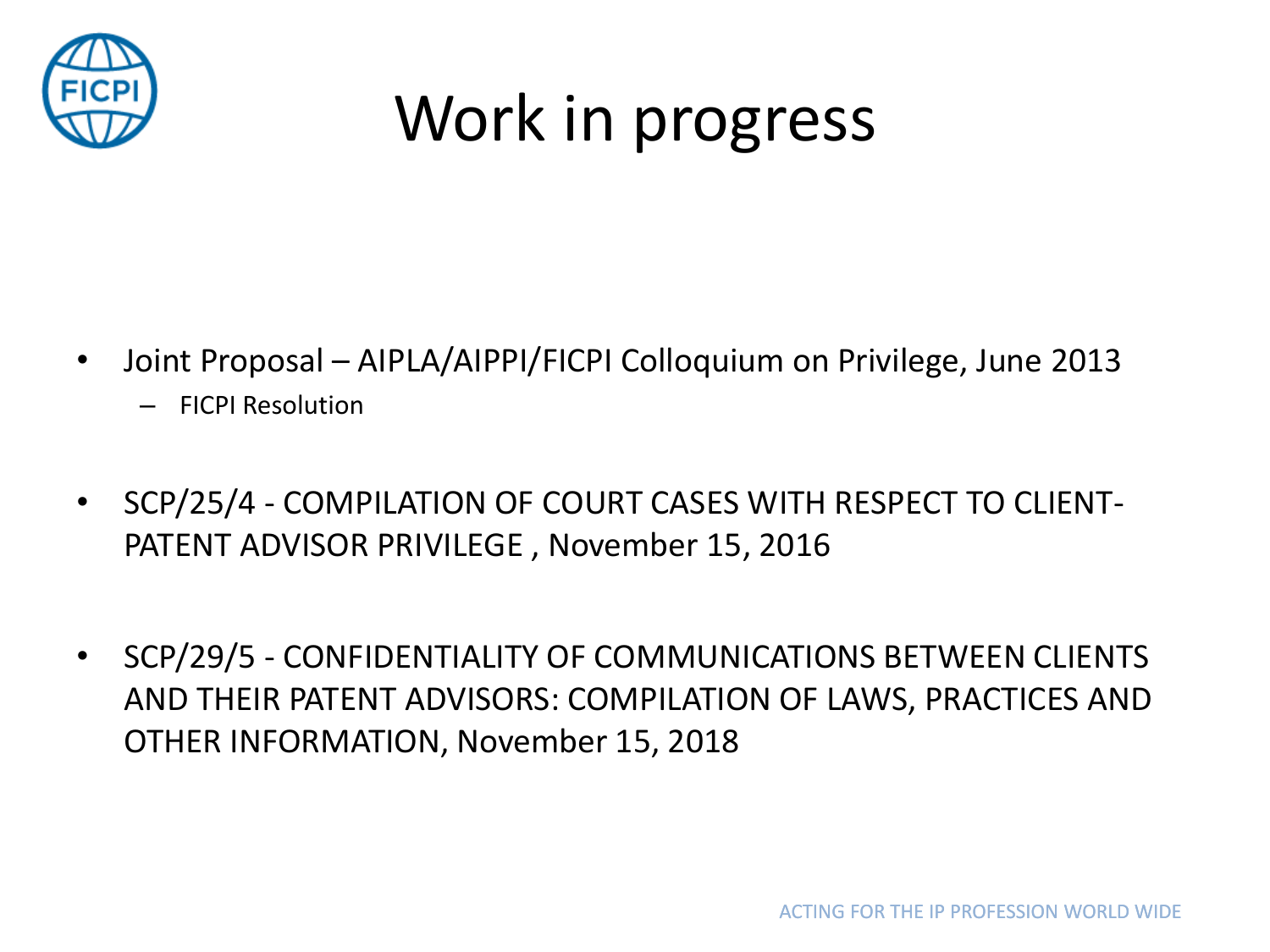

#### Topics

Introduction Definitions Confidentiality Loss of confidentiality Examples Conclusions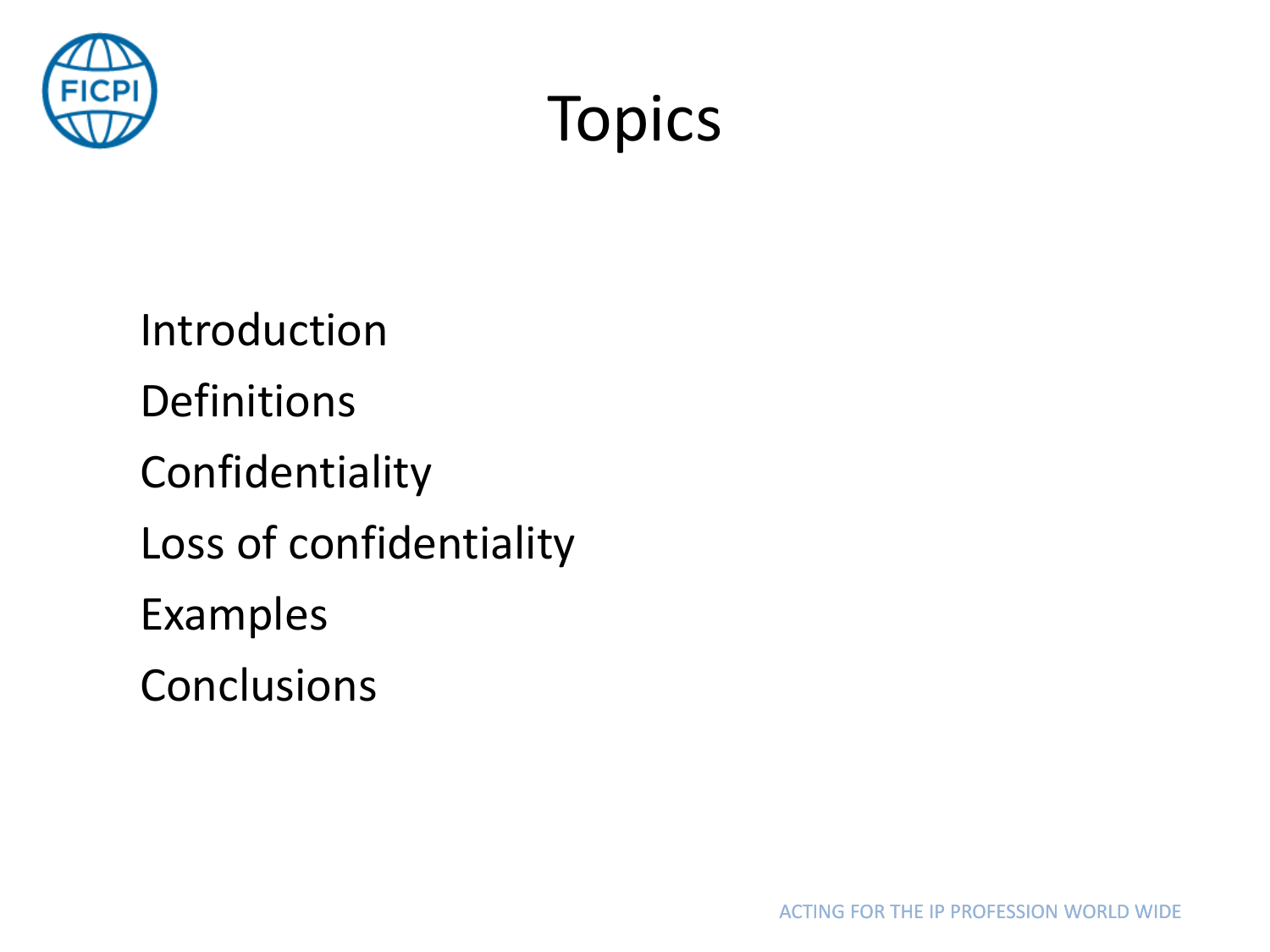

## Introduction (1/3)

- Intellectual property rights (IPRs), such as patents, trademarks, designs, etc., exist globally
- Global trade requires and is supported by IPRs
- Persons, i.e. clients, need to be able to obtain frank and full legal advice (IP professional advice) in confidence on IPRs from intellectual property (IP) advisors nationally and transnationally (cross-border)
- Therefore communications, including documents and other related records drafted therefor, to and from such IP advisors need to be protected from forcible disclosure to third parties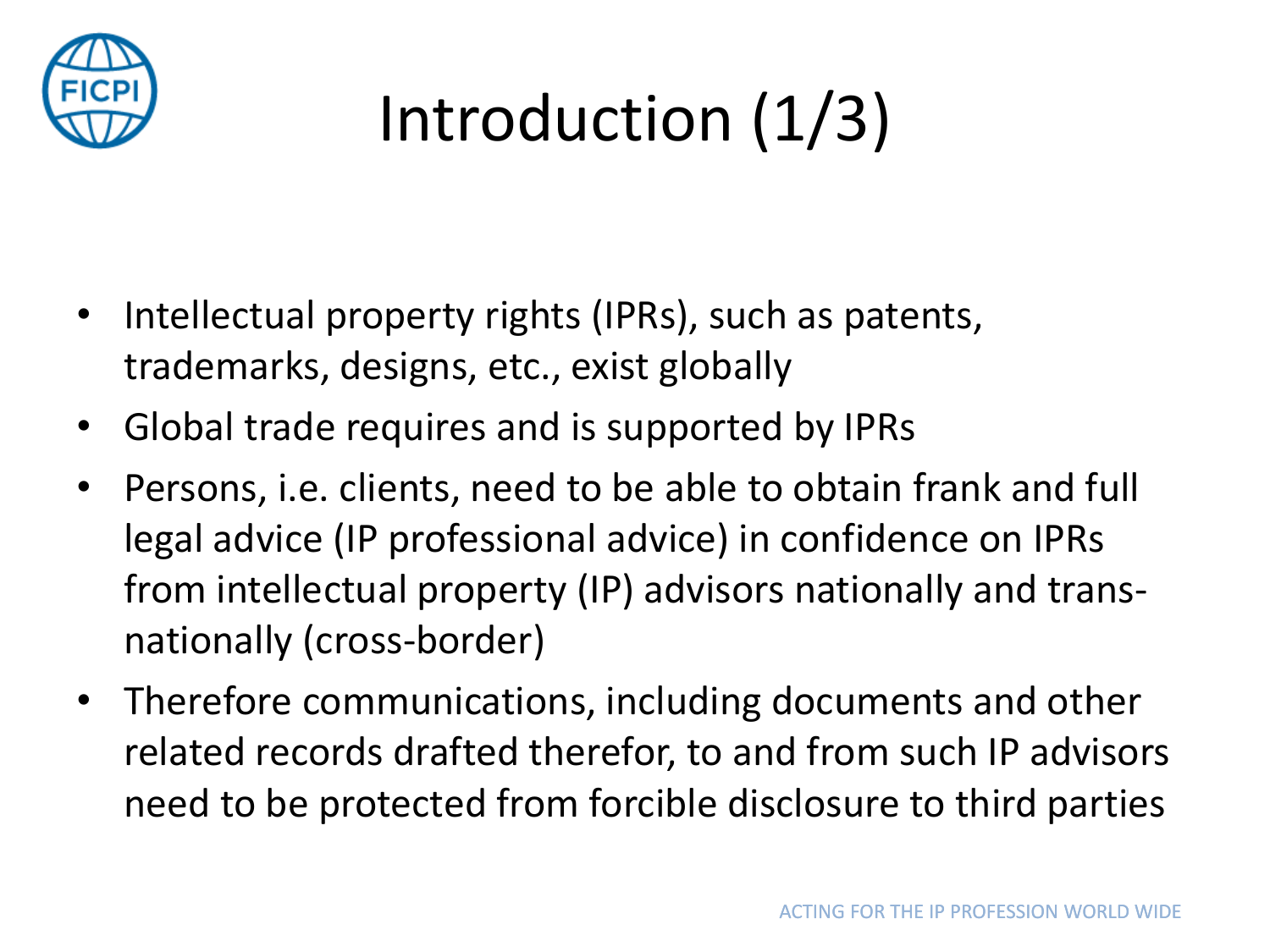

#### Introduction (2/3)

- Providing confidentiality for communicating full and frank legal advice (IP professional advice) supports both public and private interests in that (i) the persons so advised obtain correct advice and in that (ii) the advice is compliant with law and administration of justice
- Nations need to support and maintain confidentiality in such communications and to extend the protection which applies nationally also to legal advice (IP professional advice) given by IP advisors in other nations in view of the global dimension of IPRs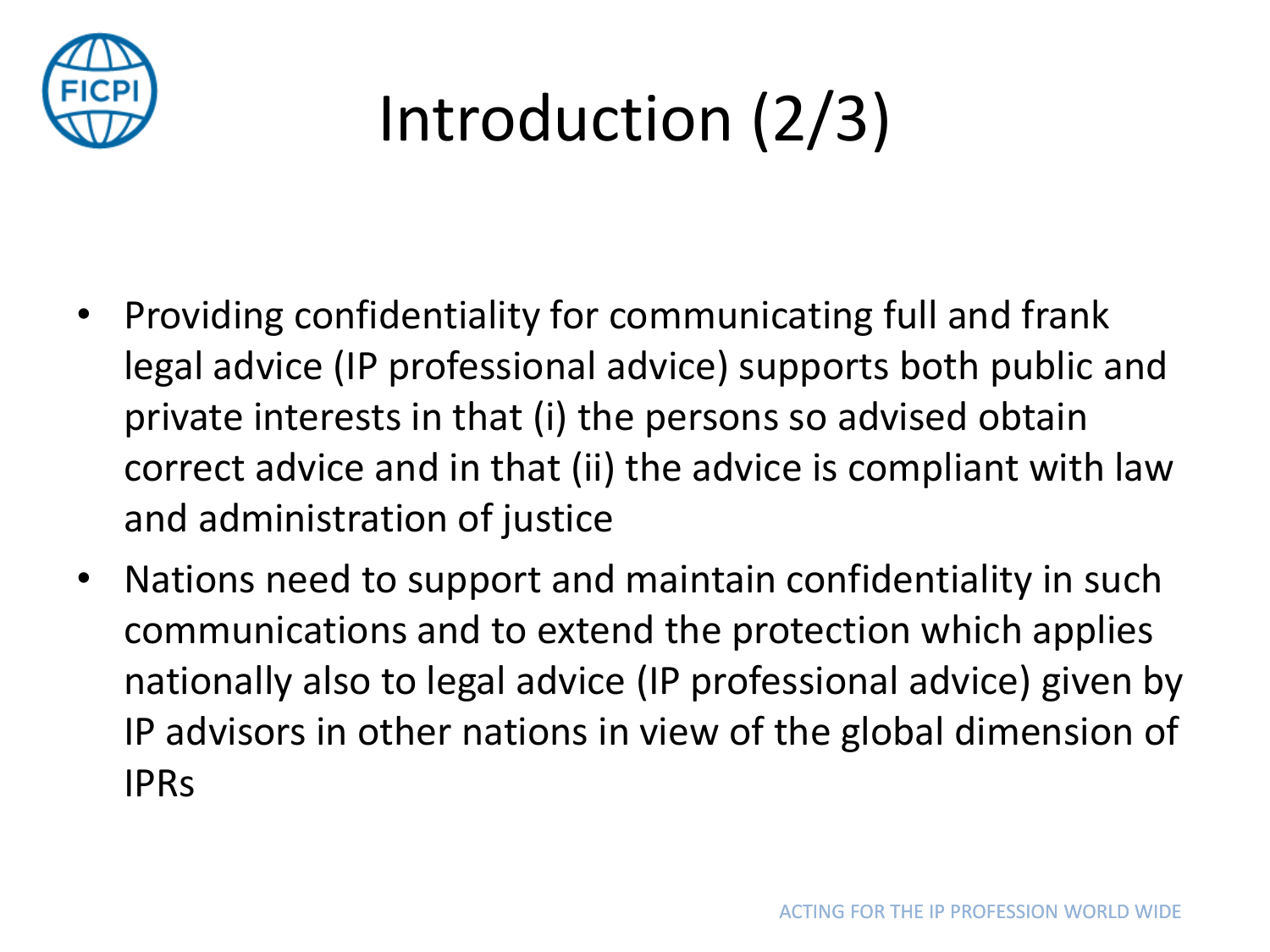

## Introduction (3/3)

- Extending the protection trans-nationally avoids causing or allowing confidential advice to be published and thus confidentiality in that legal advice (IP professional advice) to be lost everywhere
- If the confidentiality of legal advice (IP professional advice) is lost in a particular nation, it can be used against the person both locally and internationally
- The adverse consequences of such loss of protection include owners of IPRs deciding not to trade or invest in particular nations or not to enforce IPRs in such nations, where protection is lost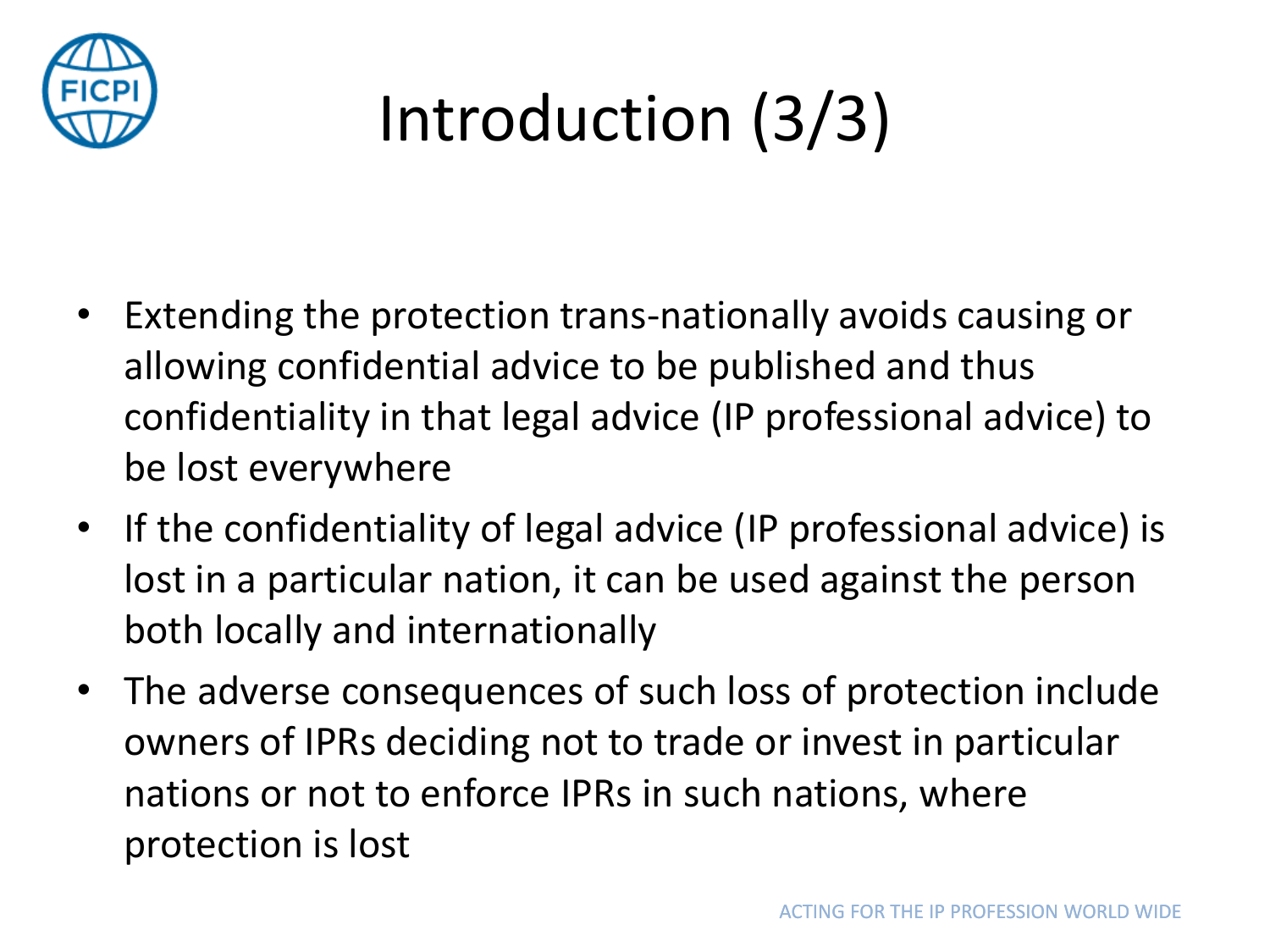

# Definitions (1/4)

- Client
	- A principal on whose behalf an IP advisor acts, either national or foreign
- IP advisors
	- IP advisors are IP professionals, such as a patent attorneys, trademark attorneys, design attorneys
	- IP professionals are often nationally or regionally (e.g. European patent attorneys before the EPO) qualified and registered
	- Some jurisdictions have publicly accessible registers for such IP professionals
	- Registered IP professionals are in general subject to a Code of Conduct (alternatively regulations or legislation) including provisions on professional secrecy obligation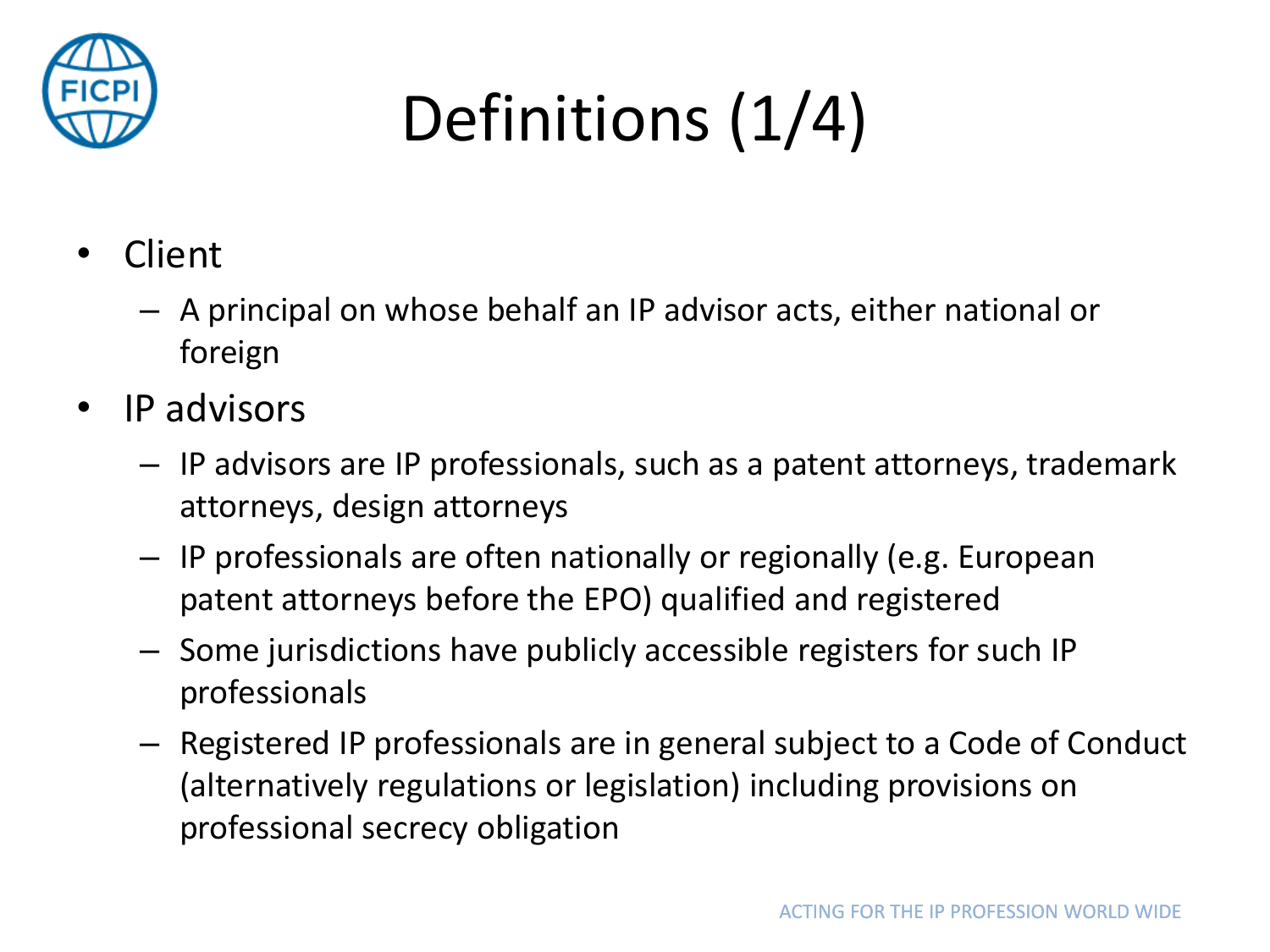

## Definitions (2/4)

- Generally this only applies to the IP professionals on their respective national levels
- IP professionals can be, but most often are not, attorneys-atlaw/lawyers
- **Communications** 
	- Communications in this context include oral and written IP professional advice, documents created for the purposes of such advice and other records related to such advice transferred between the IP advisors and the persons so advised
	- IP professional advice includes legal advice; which e.g. concerning patents may concern technical matters
	- The term "**advice**" **is specific** in the sense that it does **NOT** include e.g. prior art documents, laboratory note books, other documents containing data, or the like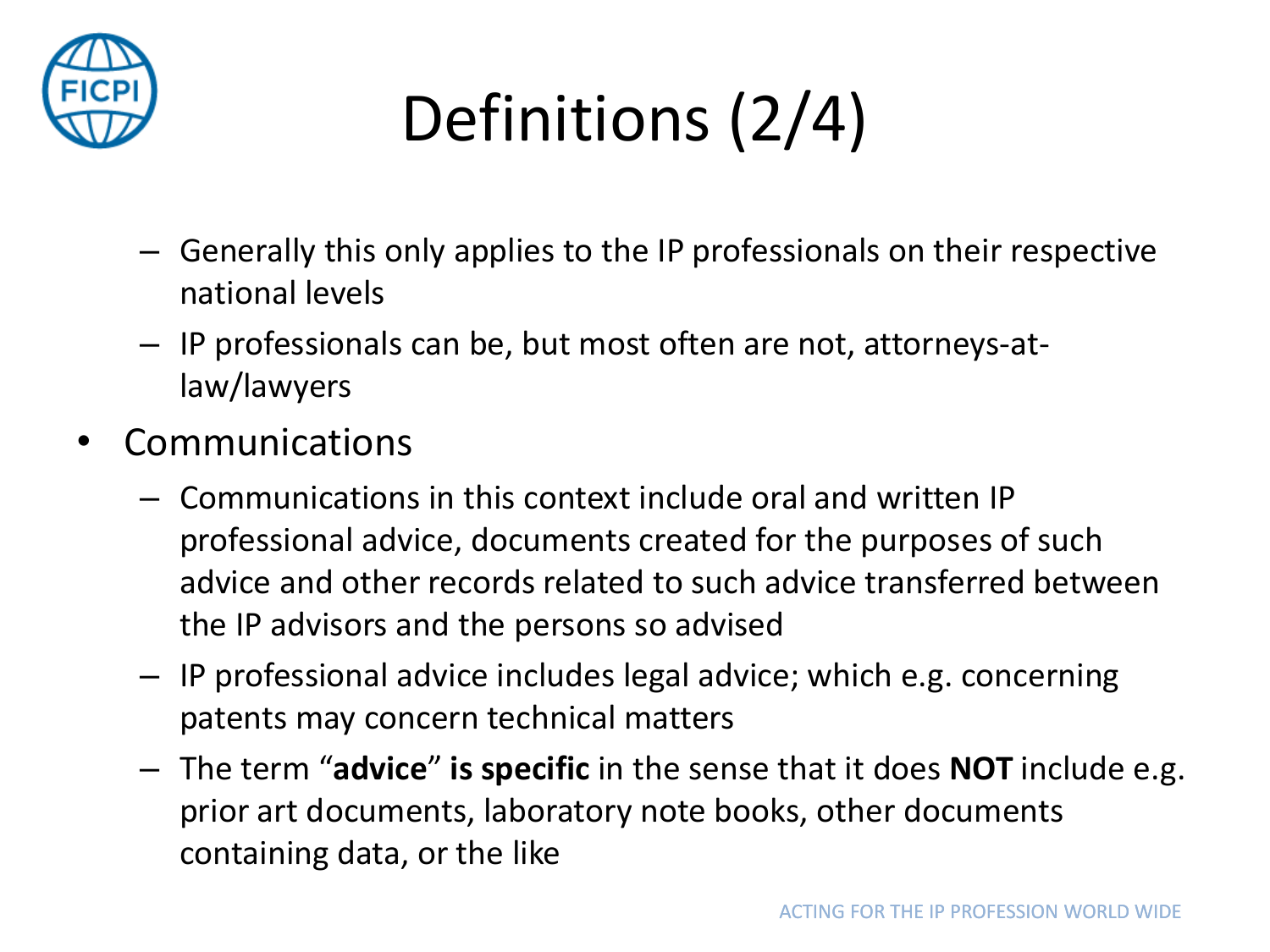

#### Definitions (3/4)

- **Privilege** 
	- Client privilege is a mechanism in common law jurisdictions which allows clients to resist discovery of confidential advice given to the client by an attorney-at-law/lawyer; *i.e. protection from forcible disclosure to a third party/court*
		- "In law of evidence, client's privilege to refuse to disclose and to prevent any other person from disclosing confidential communications between him and his attorney. Such privilege protects communications between attorney and client made for purpose of furnishing or obtaining professional legal advice or assistance." [Black's Law Dictionary, (6th ed. 1990), ISBN 0-314-76271-X]
	- Some common law countries give privilege to patent attorneys/IP attorneys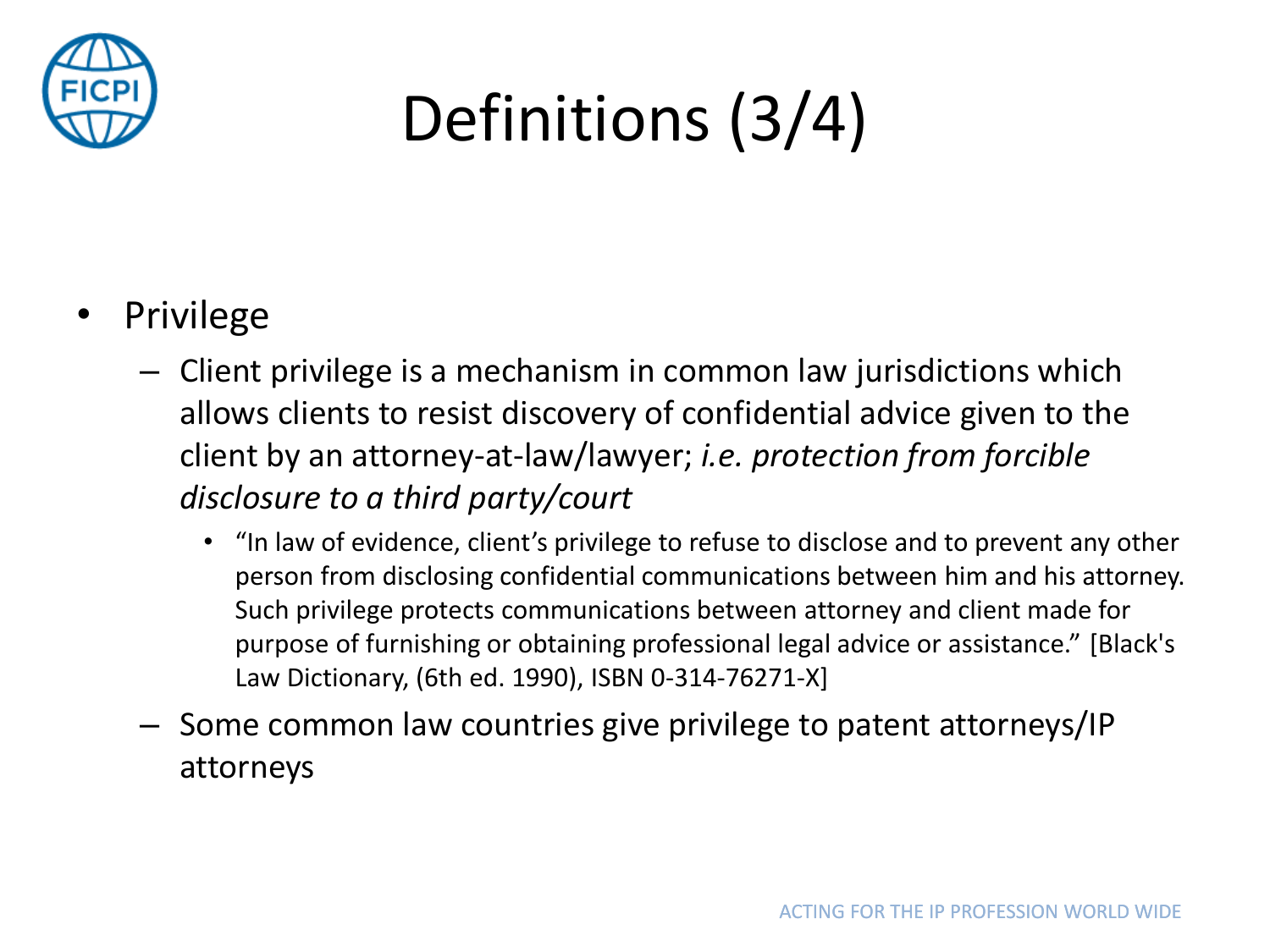

# Definitions (4/4)

- Professional secrecy obligation
	- In civil law jurisdictions attorneys-at-law/lawyers are bound by an obligation of professional secrecy (the term privilege is not used); *i.e. the professional's obligation to keep information received secret*
	- Patent attorneys/IP attorneys in most countries are subject to professional secrecy obligation
	- **Generally** privilege or professional secrecy obligation **applies only** on a **national** level both in common law jurisdictions and civil law jurisdictions
	- In some jurisdictions privilege or professional secrecy obligation applies also for foreign attorneys-at-law/lawyers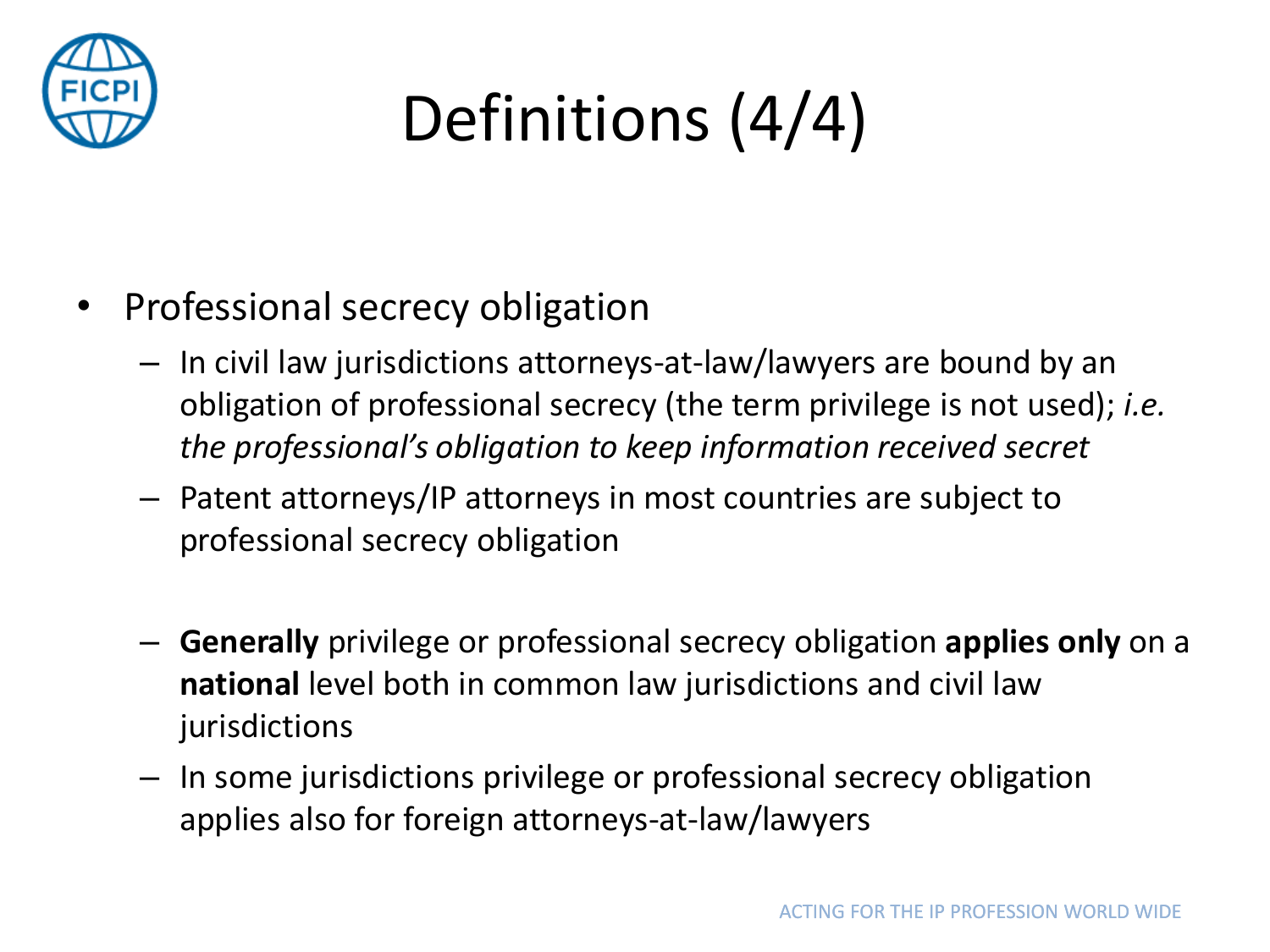

## Confidentiality (1/2)

- The purpose of providing privilege or obligation of professional secrecy is to encourage those who seek legal advice (IP professional advice) and those who provide advice to be fully transparent and honest in the process of communicating such advice
- If the communication is publicly disclosed, there is a disadvantage for those who seek advice
- In other words, the purposes of protection from forcible disclosure of legal advice (IP professional advice) given by IP advisors is to (i) achieve the public interest of having clients correctly advised and (ii) the law being enforced in the process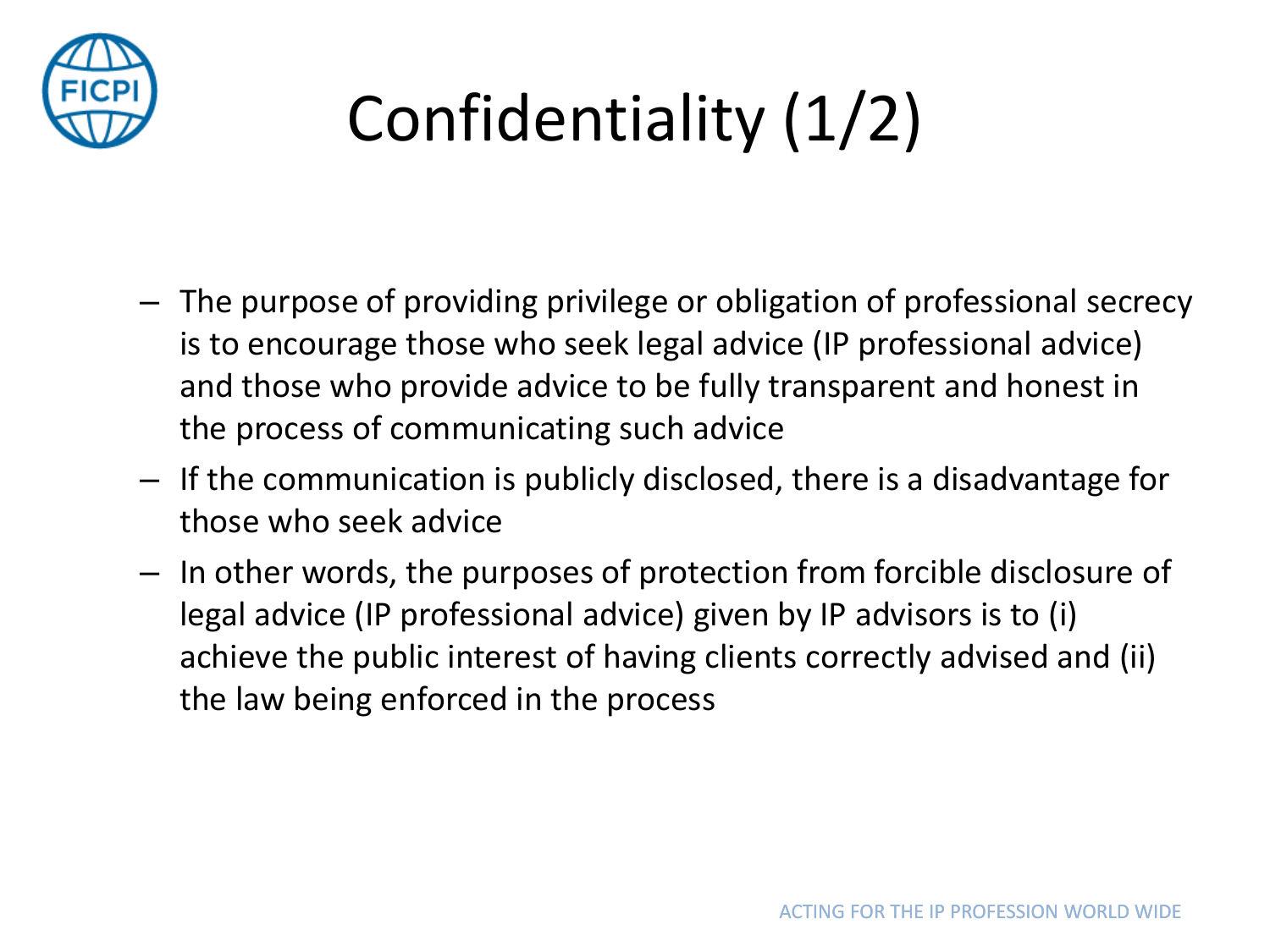

## Confidentiality (2/2)

- In order to ensure high quality of advice, communication of such legal advice (IP professional advice) should not be restricted due to fear of disclosure of the communication
- Due to the global nature of IPRs, the privilege or the professional secrecy obligation should apply trans-nationally (cross-border)
- Confidentiality of communications should thus be recognized also when legal advice (IP professional advice) is provided by foreign IP advisors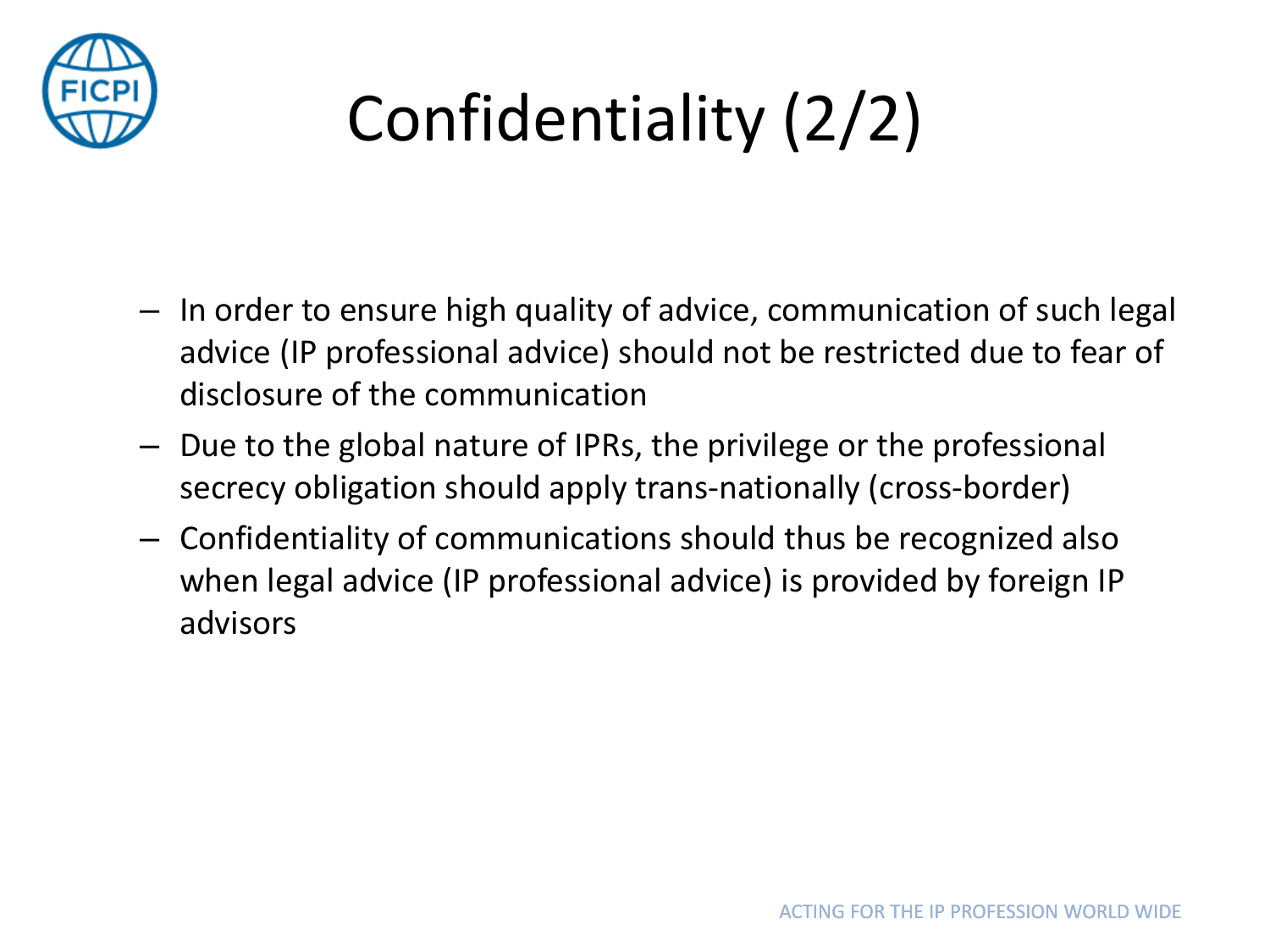

#### Loss of confidentiality (1/1)

- In a jurisdiction where there are provisions on privilege or professional secrecy obligations the communication of legal advice (IP legal advice) between clients and their IP advisors the communication is protected from disclosure in that jurisdiction
- However, when the communication of legal advice (IP professional advice) takes place between one jurisdiction and another, protection may be lost if privilege or professional secrecy obligations are not available in the other jurisdiction
- Further, despite privilege or professional secrecy obligation being provided in both jurisdictions, protection is lost, if privilege or professional secrecy obligation for IP advisors in one jurisdiction is not recognized for the IP advisors of another jurisdiction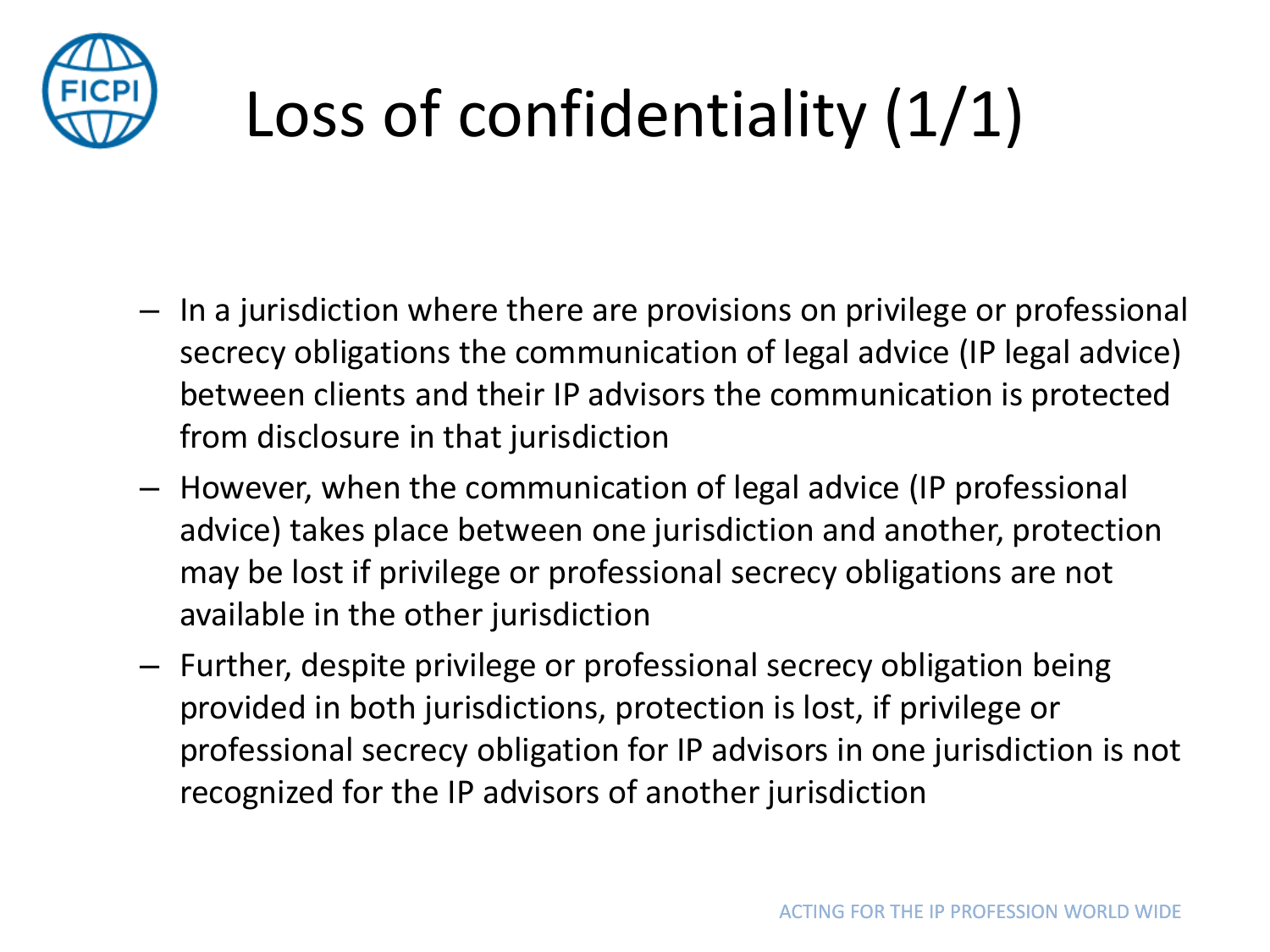

#### Examples (1/2)

Company A (HQ) / FRpatent - Advised by European patent attorneys (EPAs)

Communication advising on validity and scope of patent including advice communicated between FR and AU

Communication advising on validity and scope of patent

Company A (AU branch) / AU-patent - Advised by AU lawyers and AU patent attorneys

Company A / UK-patent - Advised by UK lawyers and UK patent attorneys - Possible infringement and later litigation in UK with discovery

- Privilege covers communication for UK lawyers and (maybe) foreign lawyers
- Privilege covers communication for UK patent attorneys and EPAs
- Privilege does not cover communication for AU patent attorneys

#### **WORLD WIDE** - **Protection for communication lost everywhere**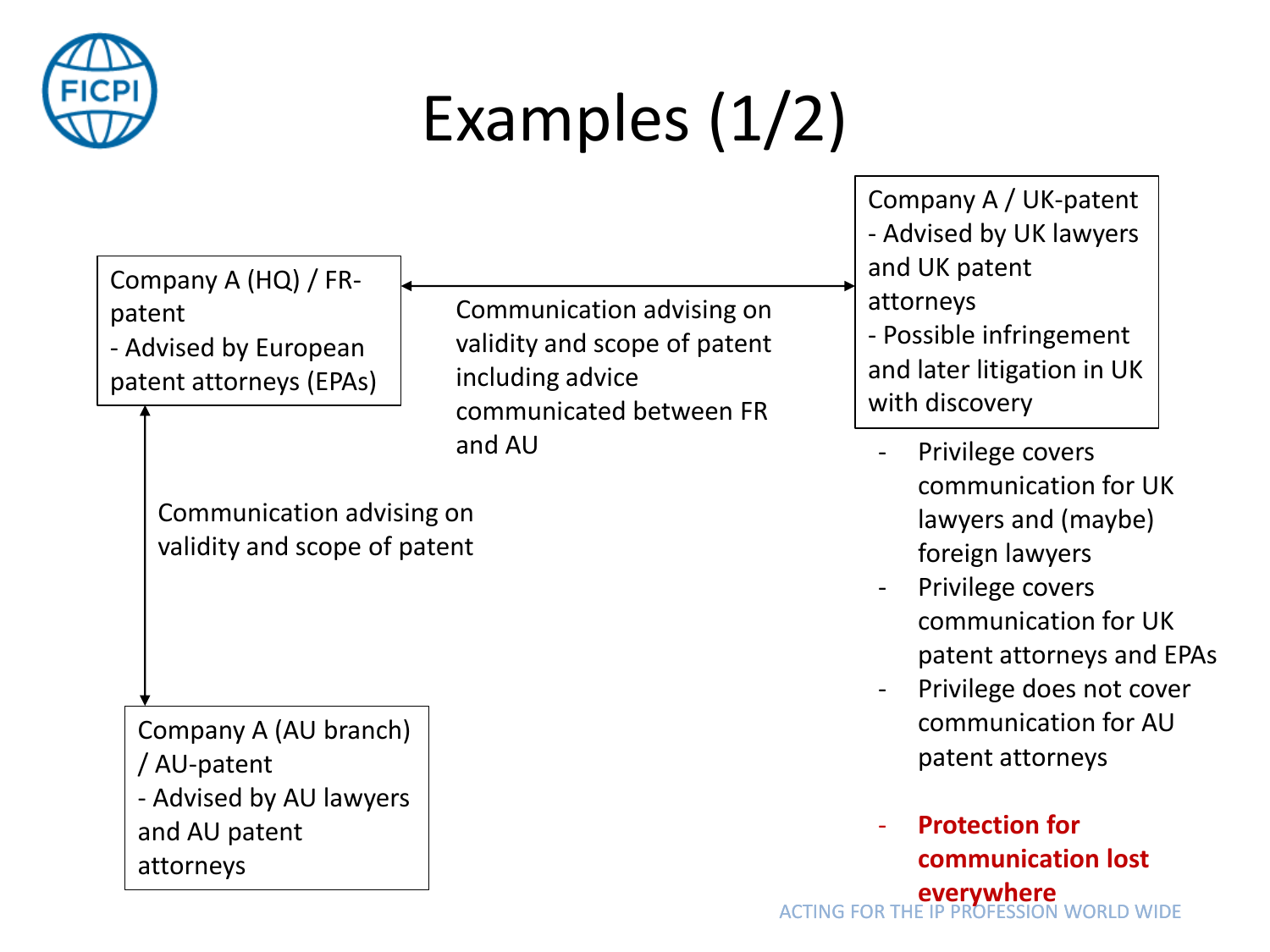

#### Examples (2/2)

Pre-trial discovery and

later litigation in US

Company A / US-patent Advised by - US patent attorneys (lawyers)

> Communication advising on validity and scope of patent

Company A (IN HQ) / IN-patent Advised by

- IN lawyers and
- IN patent attorneys

Privilege covers communication for US lawyers and (maybe) IN lawyers

Company B

- Launches possibly infringing product

- Privilege does not cover communication for IN patent attorneys
- **Protection for communication lost everywhere**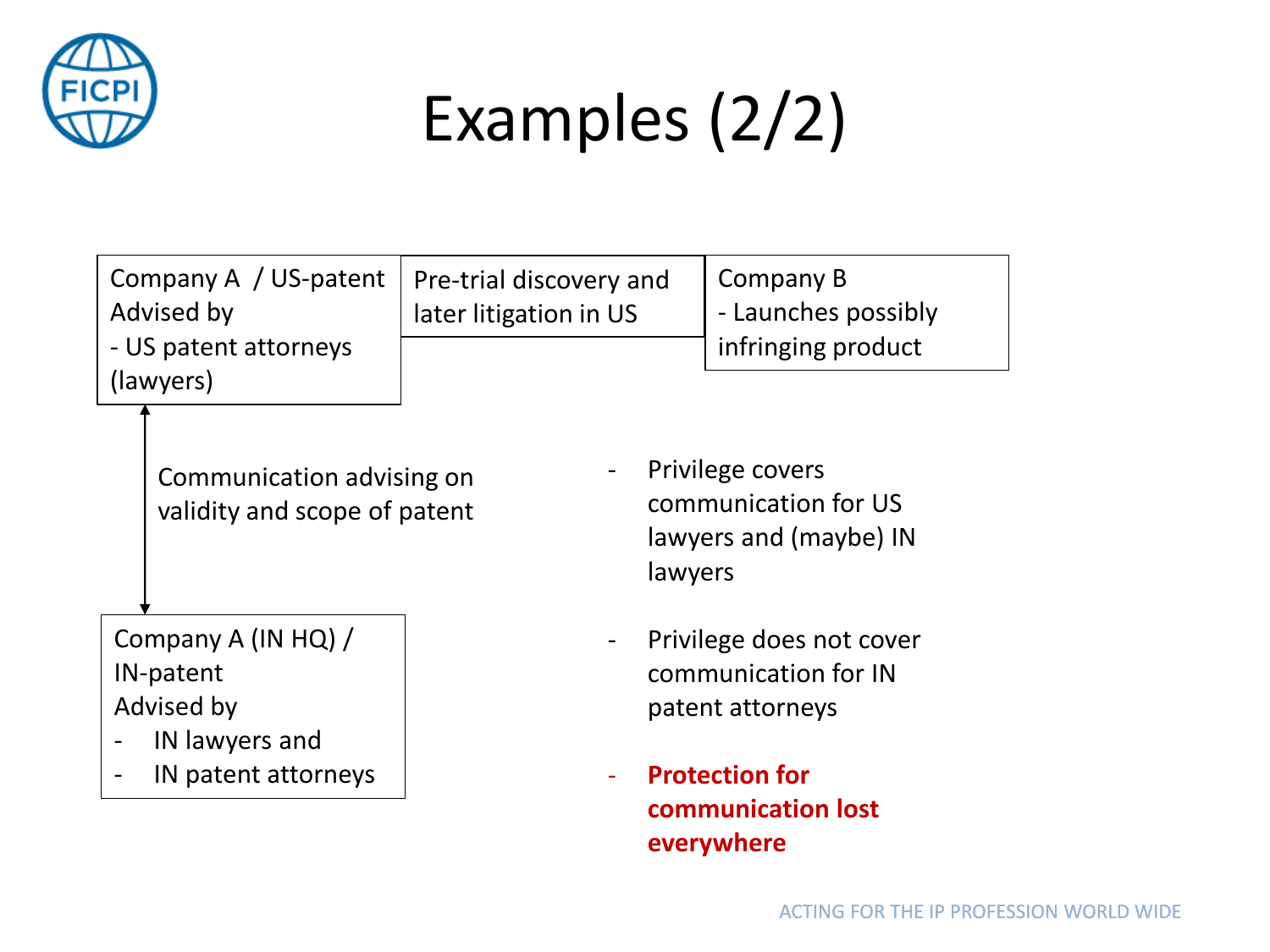

#### Conclusions (1/3)

- The key issue is the **protection of confidentiality in IP professional advice** (legal) communicated between clients and their IP advisors against forcible disclosure by a court to an opposing party
- IP professional advice is to a large extent given by **IP advisors, such as patent attorneys, trademark attorneys, design attorneys** who to a large extent are not lawyers, whereby a traditional client-attorney privilege (e.g. based on law of evidence) is not sufficient for IPRs
- IP professional advice is most often also **communicated transnationally** (cross-border), whereby there presently is a problem in this respect since protection provided by **national law** for national IP professional advice **does not recognize and apply the protection to foreign IP professional advice**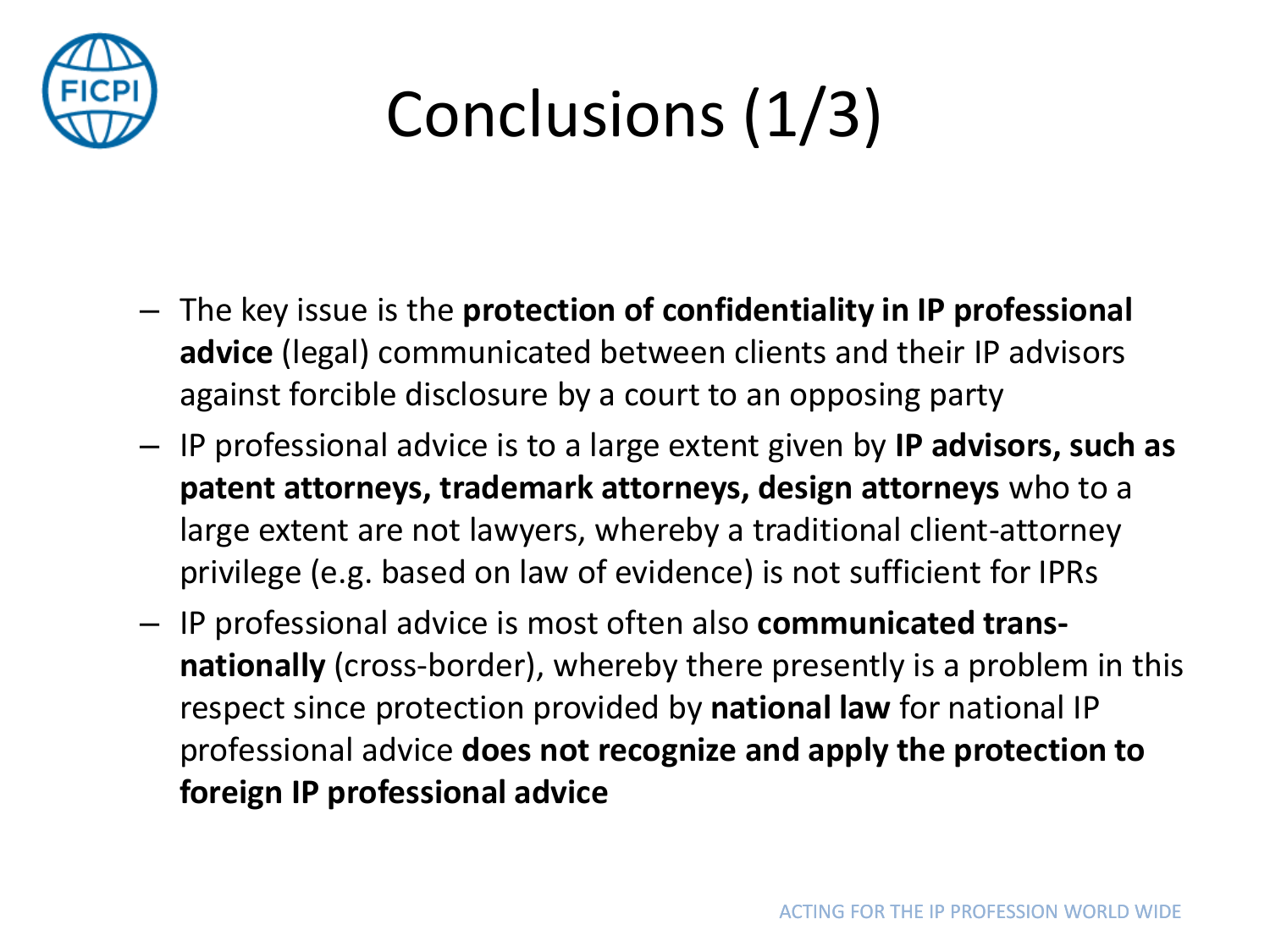

#### Conclusions (2/3)

- The protection is called privilege in common law countries, which has a different meaning in civil law countries
- Thus the term "**protection**" is more appropriate because it applies to the outcome, i.e. non-disclosure of confidential IP professional advice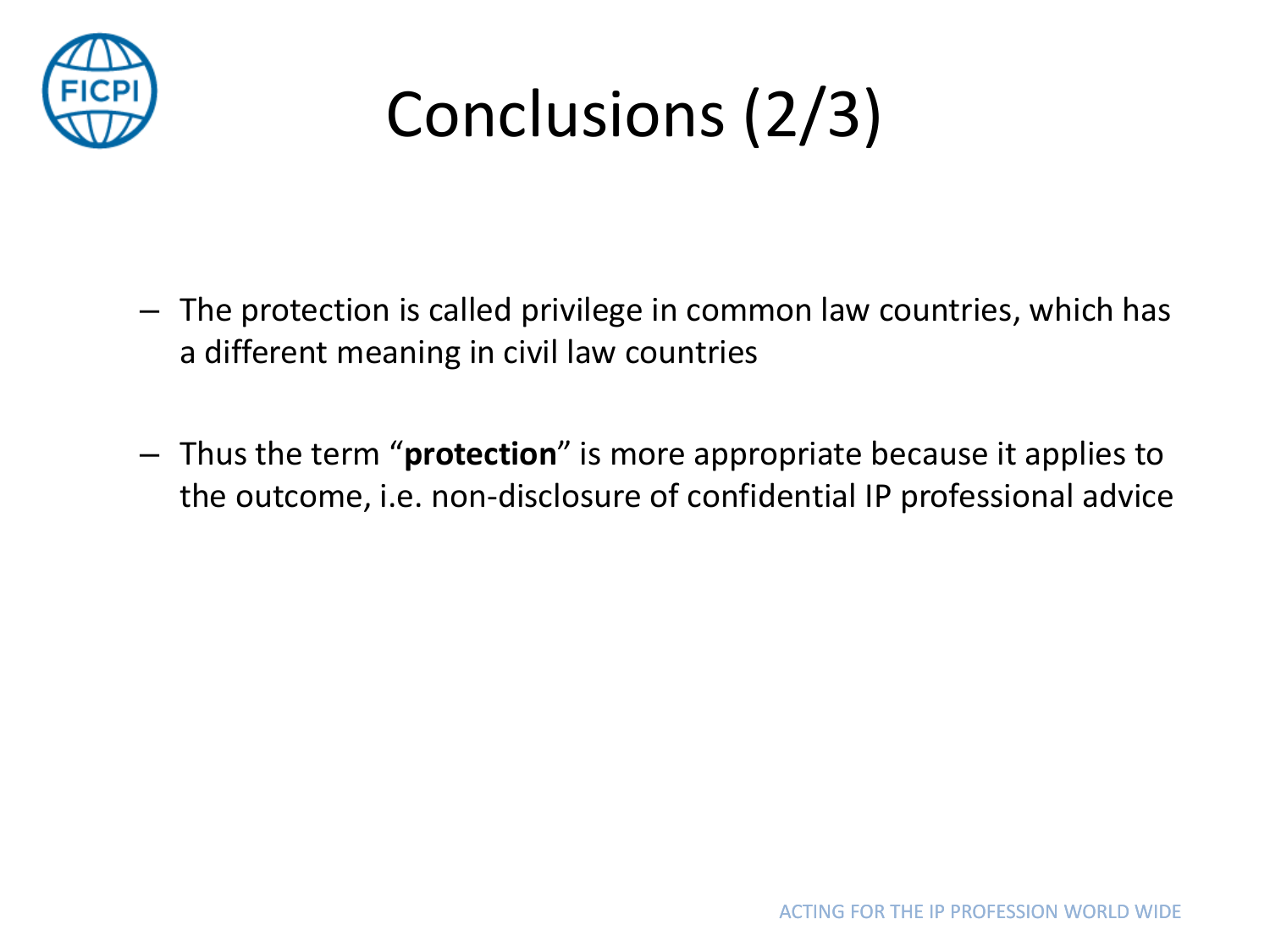

## Conclusions (3/3)

- What is needed is a **minimum** standard providing:
	- that (i) IP professional advice given by IP advisors is confidential and protected from forcible disclosure to an opposite party in litigation on a **national level**;
	- that (ii) **cross-border** IP professional advice is **treated in the same way** as it is nationally;
	- a (iii) **balance between common law and civil law** in that it does not require civil law jurisdictions to adopt any common law concept or *vice-versa;* and
	- that **includes**
		- definition of IP advisor, e.g. qualified advisors in given jurisdictions
		- definition of communication
		- definition of advice